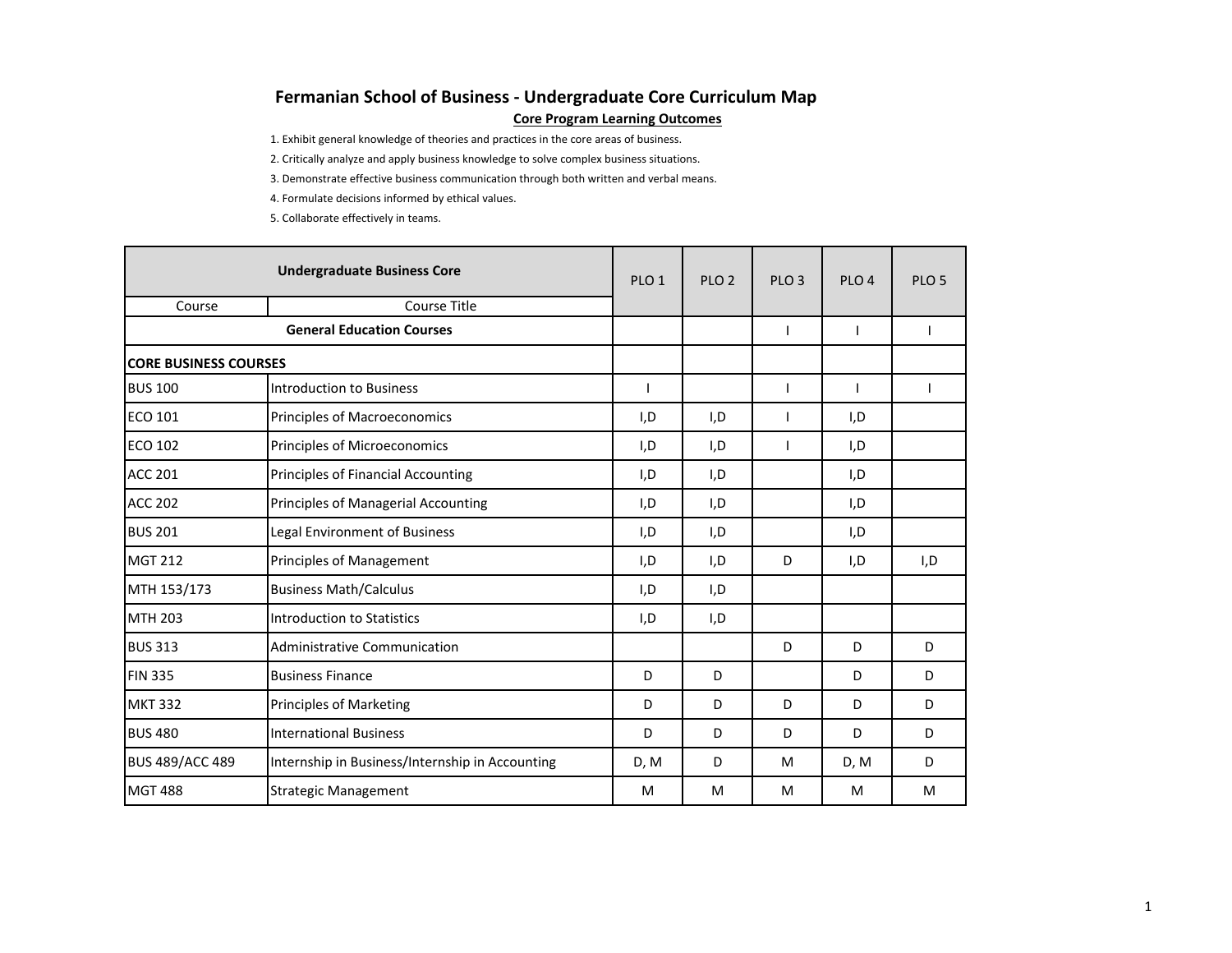# **Fermanian School of Business - Accounting Major-Specific Curriculum Map**

## **Core Program Learning Outcomes**

1. Exhibit general knowledge of theories and practices in the core areas of business.

2. Critically analyze and apply business knowledge to solve complex business situations.

3. Demonstrate effective business communication through both written and verbal means.

4. Formulate decisions informed by ethical values.

5. Collaborate effectively in teams.

## **Accounting Major-Specific Program Learning Outcomes**

A1. Exhibit detailed knowledge of accounting and federal tax regulations.

A2. Analyze financial statements using accounting knowledge.

A3. Evaluate tax positions and planning opportunities based on federal tax knowledge.

|                              | <b>ACCOUNTING</b>                               | PLO <sub>1</sub> | PLO <sub>2</sub> | PLO <sub>3</sub> | PLO <sub>4</sub> | PLO <sub>5</sub> | PLO <sub>A1</sub> | PLO <sub>A2</sub> | PLO A3 |
|------------------------------|-------------------------------------------------|------------------|------------------|------------------|------------------|------------------|-------------------|-------------------|--------|
| Course                       | Course Title                                    |                  |                  |                  |                  |                  |                   |                   |        |
|                              | <b>General Education Courses</b>                |                  |                  |                  |                  |                  |                   |                   |        |
| <b>CORE BUSINESS COURSES</b> |                                                 |                  |                  |                  |                  |                  |                   |                   |        |
| <b>BUS 100</b>               | Introduction to Business and Systems            |                  |                  |                  |                  |                  |                   |                   |        |
| <b>ECO 101</b>               | Principles of Macroeconomics                    | I, D             | I, D             |                  | I,D              |                  |                   |                   |        |
| <b>ECO 102</b>               | Principles of Microeconomics                    | I,D              | I,D              |                  | I,D              |                  |                   |                   |        |
| <b>ACC 201</b>               | Principles of Financial Accounting              | I,D              | I,D              |                  | I,D              |                  |                   |                   |        |
| <b>ACC 202</b>               | Principles of Managerial Accounting             | I,D              | I,D              |                  | I,D              |                  |                   |                   |        |
| <b>BUS 201</b>               | Legal Enviornment of Business                   | I,D              | I, D             |                  | I, D             |                  |                   |                   |        |
| <b>MGT 212</b>               | Principles of Management                        | I,D              | I, D             | D                | I,D              | I,D              |                   |                   |        |
| MTH 173                      | <b>Business Calculus</b>                        | I,D              | I,D              |                  |                  |                  |                   |                   |        |
| <b>MTH 203</b>               | <b>Introduction to Statistics</b>               | I,D              | I, D             |                  |                  |                  |                   |                   |        |
| <b>BUS 313</b>               | <b>Administrative Communication</b>             |                  |                  | D                | D                | D                |                   |                   |        |
| <b>FIN 335</b>               | <b>Business Finance</b>                         | D                | D                |                  | D                | D                |                   |                   |        |
| <b>MKT 332</b>               | <b>Principles of Marketing</b>                  | D                | D                | D                | D                | D                |                   |                   |        |
| <b>BUS 480</b>               | <b>International Business</b>                   | D                | D                | D                | D                | D                |                   |                   |        |
| <b>BUS 489/ACC 489</b>       | Internship in Business/Internship in Accounting | D, M             | D                | м                | D, M             | D                |                   |                   |        |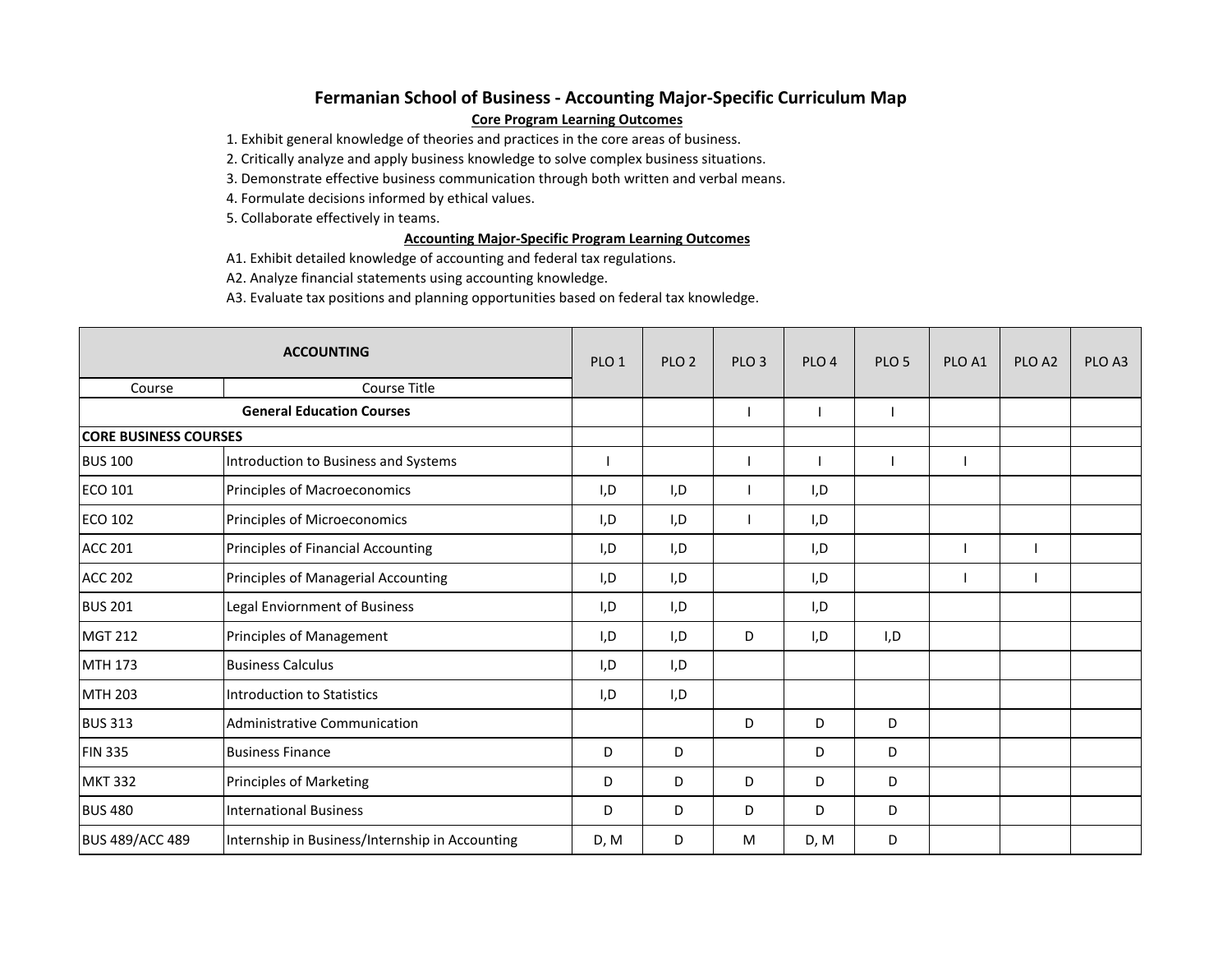| <b>MGT 488</b>                     | <b>Strategic Management</b>                | M | М    | M | м | M |      |      |      |
|------------------------------------|--------------------------------------------|---|------|---|---|---|------|------|------|
| <b>MAJOR SPECIFIC REQUIREMENTS</b> |                                            |   |      |   |   |   |      |      |      |
| <b>ACC 370</b>                     | Intermediate Accounting I                  | D |      |   | D |   | D    | D    |      |
| <b>ACC 371</b>                     | Intermediate Accounting II                 | D |      |   | D |   | D    | D    |      |
| <b>ACC 375</b>                     | Managerial Cost Accounting                 | D | D    |   |   | D | D    | D    |      |
| <b>ACC 410</b>                     | <b>Federal Tax Accounting I</b>            | D | D    |   |   |   | D, M |      | D, M |
| <b>ACC 411</b>                     | <b>Federal Tax Accounting II</b>           | D | D    | D |   |   | D.M  |      | D, M |
| <b>ACC 421</b>                     | <b>Advanced Accounting</b>                 | D |      |   | D |   | D, M | D, M |      |
| <b>ACC 425</b>                     | Financial Statement Analysis and Valuation | D | D, M | D |   | D | D    | M    |      |
| <b>ACC 460</b>                     | Auditing                                   | D | D    | D | D |   | D, M | D, M |      |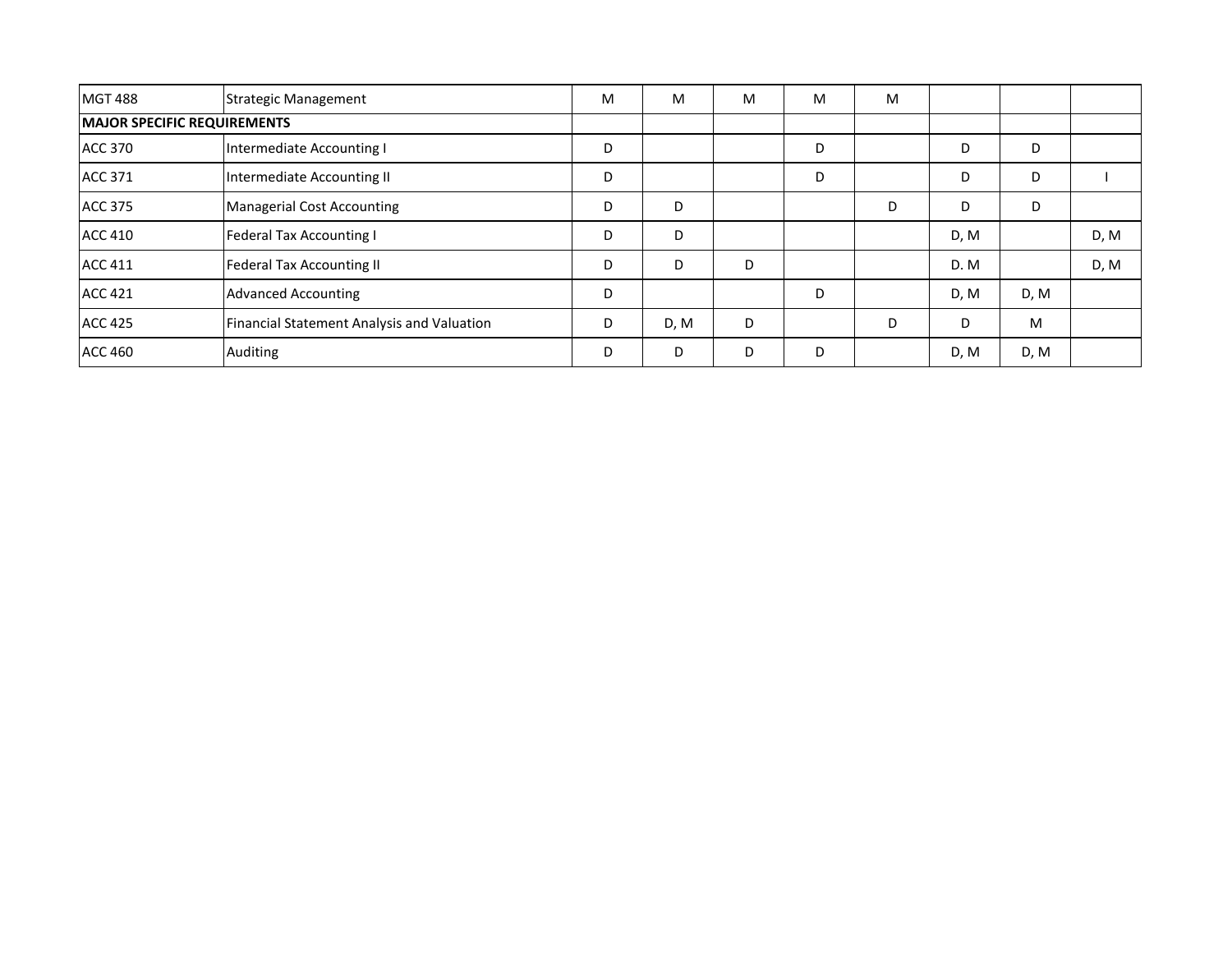# **Fermanian School of Business - Finance Major-Specific Curriculum Map Core Program Learning Outcomes**

1. Exhibit general knowledge of theories and practices in the core areas of business.

2. Critically analyze and apply business knowledge to solve complex business situations.

3. Demonstrate effective business communication through both written and verbal means.

4. Formulate decisions informed by ethical values.

5. Collaborate effectively in teams.

# **Finance Major-Specific Program Learning Outcomes**

C1. Exhibit an in-depth knowledge of financial management, investment and international finance theories.

C2. Prepare a business valuation using finance tools and theories.

|                              | <b>FINANCE</b>                       | PLO <sub>1</sub> | PLO <sub>2</sub> | PLO <sub>3</sub> | PLO <sub>4</sub> | PLO <sub>5</sub> | PLO <sub>C1</sub> | PLO C <sub>2</sub> |
|------------------------------|--------------------------------------|------------------|------------------|------------------|------------------|------------------|-------------------|--------------------|
| Course                       | Course Title                         |                  |                  |                  |                  |                  |                   |                    |
|                              | <b>General Education Courses</b>     |                  |                  |                  |                  |                  |                   |                    |
| <b>CORE BUSINESS COURSES</b> |                                      |                  |                  |                  |                  |                  |                   |                    |
| <b>BUS 100</b>               | Introduction to Business and Systems |                  |                  |                  |                  |                  |                   |                    |
| <b>ECO 101</b>               | Principles of Macroeconomics         | I,D              | I,D              |                  | I,D              |                  |                   |                    |
| <b>ECO 102</b>               | Principles of Microeconomics         | I,D              | I, D             |                  | I,D              |                  |                   |                    |
| <b>ACC 201</b>               | Principles of Financial Accounting   | I,D              | I, D             |                  | I, D             |                  |                   |                    |
| <b>ACC 202</b>               | Principles of Managerial Accounting  | I,D              | I, D             |                  | I, D             |                  |                   |                    |
| <b>BUS 201</b>               | Legal Enviornment of Business        | I,D              | I,D              |                  | I,D              |                  |                   |                    |
| <b>MGT 212</b>               | Principles of Management             | I,D              | I, D             | D                | I, D             | I, D             |                   |                    |
| MTH 173                      | <b>Business Calculus</b>             | I,D              | I, D             |                  |                  |                  |                   |                    |
| <b>MTH 203</b>               | Introduction to Statistics           | I,D              | I, D             |                  |                  |                  |                   |                    |
| <b>BUS 313</b>               | Administrative Communication         |                  |                  | D                | D                | D                |                   |                    |
| <b>FIN 335</b>               | <b>Business Finance</b>              | D                | D                |                  | D                | D                | D                 | D                  |
| <b>MKT 332</b>               | Principles of Marketing              | D                | D                | D                | D                | D                |                   |                    |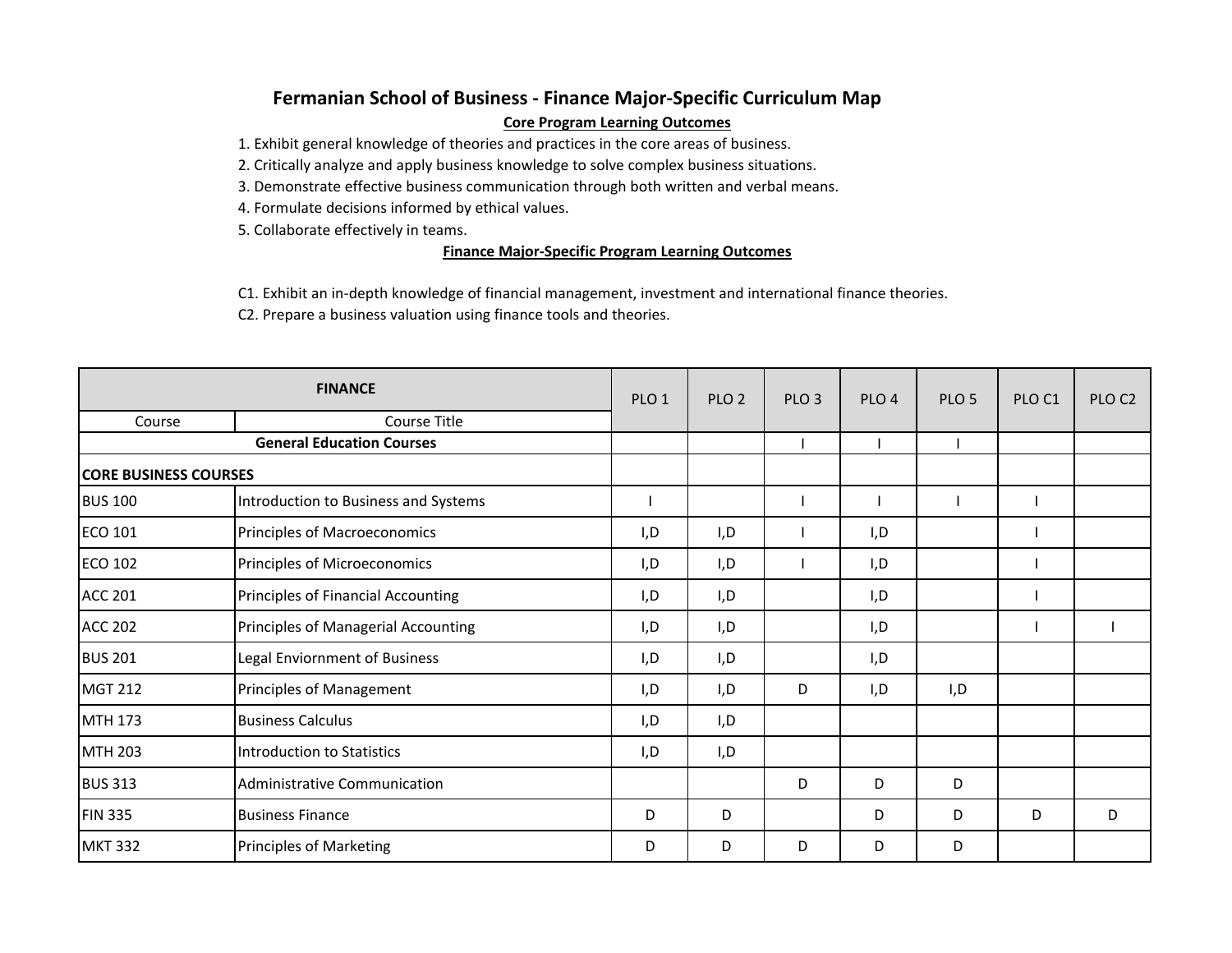| <b>BUS 480</b>                     | <b>International Business</b>                   | D    | D    | D | D    | D |      |      |
|------------------------------------|-------------------------------------------------|------|------|---|------|---|------|------|
| <b>BUS 489/ACC 489</b>             | Internship in Business/Internship in Accounting | D, M | D    | M | D, M | D |      |      |
| <b>MGT 488</b>                     | <b>Strategic Management</b>                     | M    | M    | M | M    | M |      |      |
| <b>MAJOR SPECIFIC REQUIREMENTS</b> |                                                 |      |      |   |      |   |      |      |
| <b>FIN 385</b>                     | Intermediate Finance                            | D    | D    |   | D    |   | D, M | D, M |
| <b>FIN 415</b>                     | Investments                                     | D    | D    | D |      | D | M    | D    |
| <b>FIN 425</b>                     | Financial Statement Analysis and Valuation      | D    | D, M | D |      | D | M    | M    |
| <b>FIN 435</b>                     | <b>International Finance</b>                    | D    | D    | D |      |   | M    | D    |
| Select one of the following:       |                                                 |      |      |   |      |   |      |      |
| <b>ECO 380</b>                     | Money and Banking                               | D    | D    |   | D    |   | D    |      |
| <b>BUS 340</b>                     | <b>Real Estate Principles and Practices</b>     | I, D | D    | D |      | D | I, D |      |
| Select one of the following:       |                                                 |      |      |   |      |   |      |      |
| <b>ACC 370</b>                     | Intermediate Accounting I                       | D    |      |   | D    |   | D    | D    |
| <b>ACC 375</b>                     | <b>Managerial Cost Accounting</b>               | D    | D    |   |      | D | D    |      |
| <b>ACC 410</b>                     | <b>Federal Tax Accounting I</b>                 | D    | D    |   |      |   |      |      |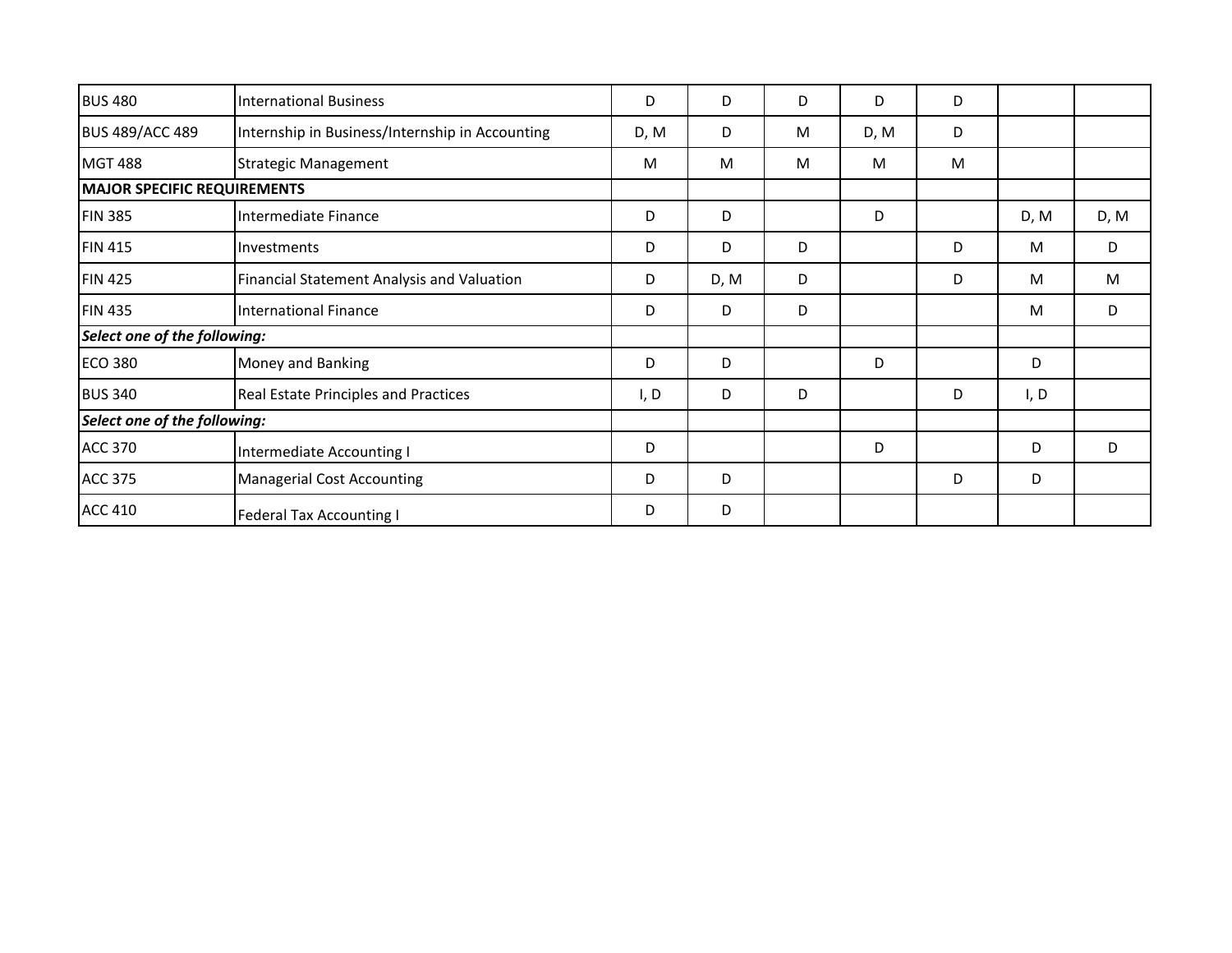### **Fermanian School of Business - Information Systems Major-Specific Curriculum Map**

### **Core Program Learning Outcomes**

1. Exhibit general knowledge of theories and practices in the core areas of business.

2. Critically analyze and apply business knowledge to solve complex business situations.

3. Demonstrate effective business communication through both written and verbal means.

4. Formulate decisions informed by ethical values.

5. Collaborate effectively in teams.

### **Information Systems Major-Specific Program Learning Outcomes**

D1. Demonstrate an in-depth knowledge of information systems theories and practices.

D2. Write correct and robust software.

D3. Analyze the interaction between hardware and software.

D4. Apply critical thinking, technical and information systems knowledge to solve problems.

D5. Understand and create arguments supported by quantitative evidence.

|                                    | <b>INFORMATION SYSTEMS</b>           | PLO <sub>1</sub> | PLO <sub>2</sub> | PLO <sub>3</sub> | PLO <sub>4</sub> | PLO <sub>5</sub> | PLO D1 | PLO D <sub>2</sub> | PLO D3 | PLO D4 | PLO D5 |
|------------------------------------|--------------------------------------|------------------|------------------|------------------|------------------|------------------|--------|--------------------|--------|--------|--------|
| Course                             | Course Title                         |                  |                  |                  |                  |                  |        |                    |        |        |        |
|                                    | <b>General Education Courses</b>     |                  |                  |                  |                  |                  |        |                    |        |        |        |
| <b>CORE BUSINESS COURSES</b>       |                                      |                  |                  |                  |                  |                  |        |                    |        |        |        |
| <b>BUS 100</b>                     | Introduction to Business and Systems |                  |                  |                  |                  |                  |        |                    |        |        |        |
| <b>ECO 100</b>                     | Survey of Economics                  | I, D             | I, D             |                  | I,D              |                  |        |                    |        |        |        |
| <b>ACC 201</b>                     | Principles of Financial Accounting   | I, D             | I, D             |                  | I, D             |                  |        |                    |        |        |        |
| <b>ACC 202</b>                     | Principles of Managerial Accounting  | I, D             | I, D             |                  | I,D              |                  |        |                    |        |        |        |
| <b>BUS 201</b>                     | Legal Enviornment of Business        | I, D             | I, D             |                  | I, D             |                  |        |                    |        |        |        |
| <b>MGT 212</b>                     | Principles of Management             | I,D              | I,D              | D                | I,D              | I, D             |        |                    |        |        |        |
| MTH 173                            | <b>Business Calculus</b>             | I, D             | I, D             |                  |                  |                  |        |                    |        |        |        |
| <b>MTH 203</b>                     | Introduction to Statistics           | I,D              | I,D              |                  |                  |                  |        |                    |        |        |        |
| <b>BUS 313</b>                     | Administrative Communication         |                  |                  | D                | D                | D                |        |                    |        |        |        |
| <b>FIN 335</b>                     | <b>Business Finance</b>              | D                | D                |                  | D                | D                |        |                    |        |        | D      |
| <b>MKT 332</b>                     | Princriples of Marketing             | D                | D                | D                | D                | D                |        |                    |        |        |        |
| <b>BUS 480</b>                     | International Business               | D                | D                | D                | D                | D                |        |                    |        |        |        |
| <b>ISS 472</b>                     | Internship in Information Systems    | D                | D                | M                | D                | D, M             | D      |                    |        | M      | M      |
| <b>MGT 488</b>                     | <b>Strategic Management</b>          | M                | M                | M                | M                | M                |        |                    |        |        |        |
| <b>MAJOR SPECIFIC REQUIREMENTS</b> |                                      |                  |                  |                  |                  |                  |        |                    |        |        |        |
| <b>CSC 143</b>                     | Introduction to Computer Programming |                  |                  |                  |                  |                  |        |                    |        |        |        |
| <b>CSC 154</b>                     | <b>Object-Oriented Programming</b>   |                  | D                |                  |                  |                  |        | D                  | D      | D      | D      |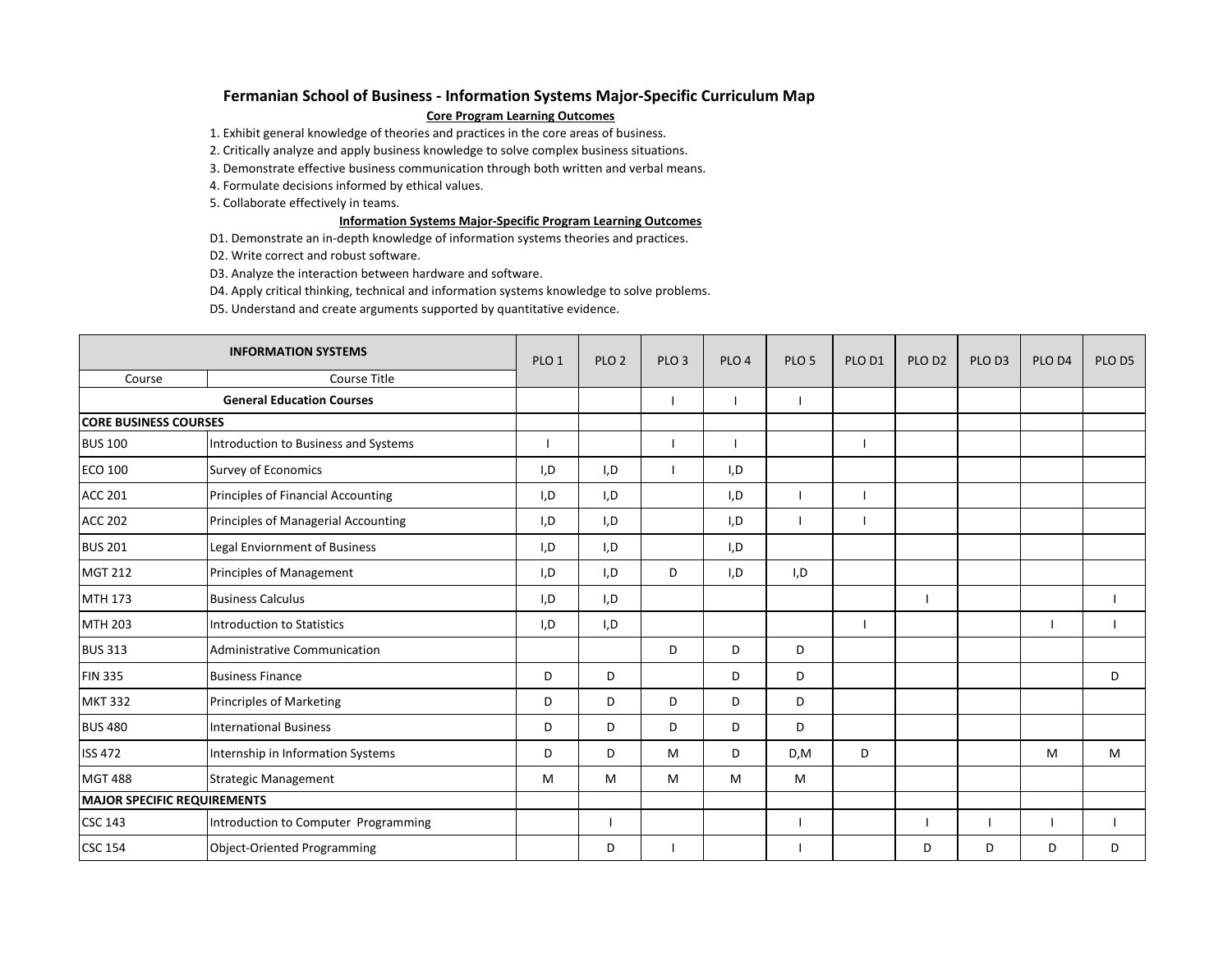| <b>CSC 252</b> | Data Structures in C++                          | D |   | D |   |   | D | D | D |
|----------------|-------------------------------------------------|---|---|---|---|---|---|---|---|
| <b>CSC 314</b> | <b>Operating Systems</b>                        | D |   | D |   |   |   | D |   |
| <b>ISS 342</b> | <b>Project Management and Quality Assurance</b> |   |   | D |   |   |   |   |   |
| <b>ISS 373</b> | Networking and Security                         | D |   |   | D |   | M | D |   |
| <b>ISS 414</b> | Data Base Systems and Web Integration           | M |   | M | M | м | M | M | M |
| <b>ISS 481</b> | Senior Seminar in Information Systems           | M | M |   |   |   |   | M | M |
| <b>ISS 403</b> | Information and Computer Security               | M | M | M |   |   | M | M | M |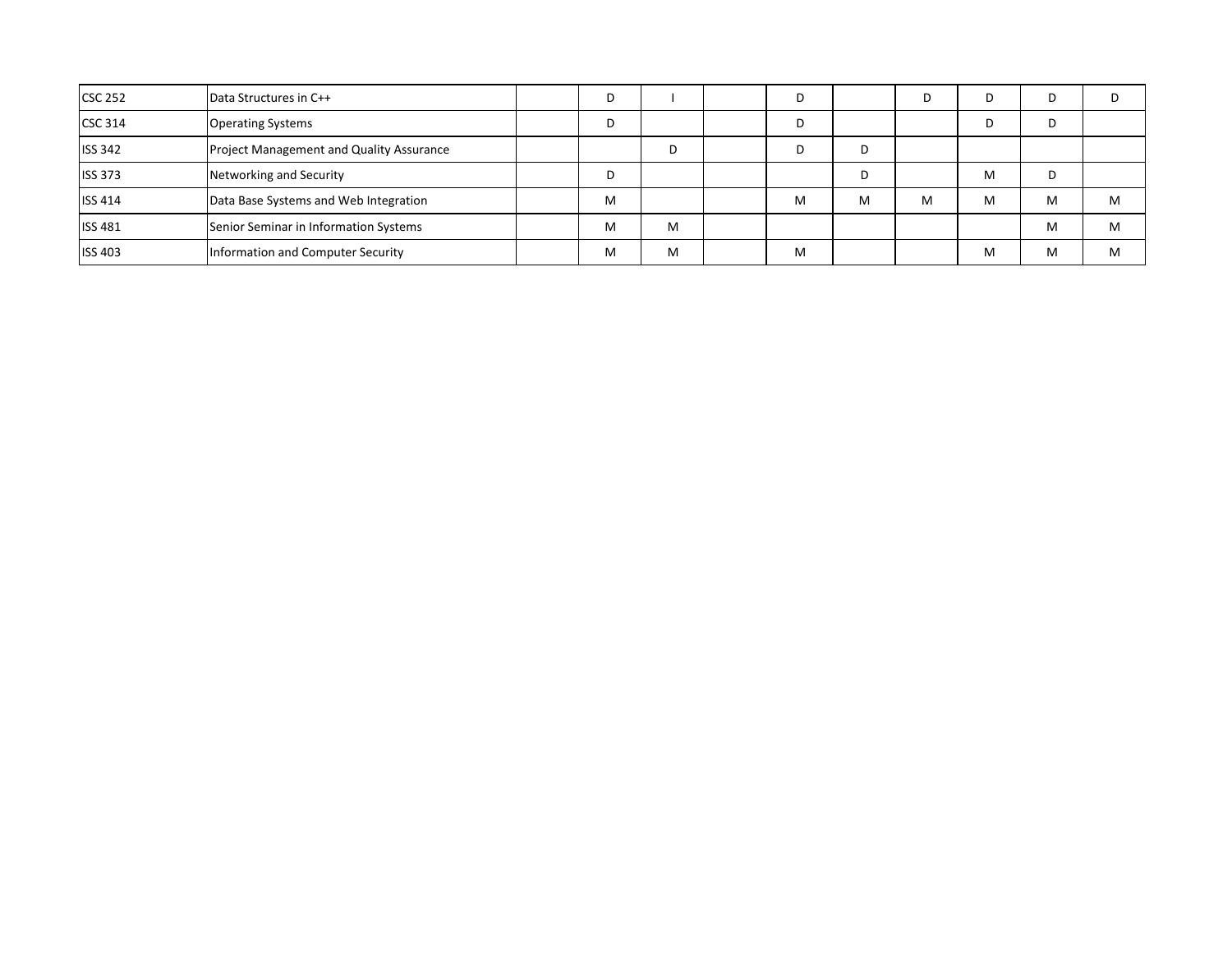#### **Fermanian School of Business - International Development Major-Specific Curriculum Map**

#### **Core Program Learning Outcomes**

1. Exhibit general knowledge of theories and practices in the core areas of business.

2. Critically analyze and apply business knowledge to solve complex business situations.

3. Demonstrate effective business communication through both written and verbal means.

4. Formulate decisions informed by ethical values.

5. Collaborate effectively in teams.

#### **International Development Major-Specific Program Learning Outcomes**

E1. Exhibit an in-depth knowledge of International Development theories and concepts.

E2. Compare approaches to decision making in for-profit and non-profit environments based on international development concepts.

E3. Evaluate the similarities and differences of the economic conditions between developed and developing countries considered International Development knowledge.

|                                    | <b>INTERNATIONAL DEVELOPMENT</b>                | PLO <sub>1</sub> | PLO <sub>2</sub> | PLO <sub>3</sub> | PLO <sub>4</sub> | PLO <sub>5</sub> | PLO E1         | PLO E2       | PLO E3         |
|------------------------------------|-------------------------------------------------|------------------|------------------|------------------|------------------|------------------|----------------|--------------|----------------|
| Course                             | Course Title                                    |                  |                  |                  |                  |                  |                |              |                |
|                                    | <b>General Education Courses</b>                |                  |                  |                  | $\blacksquare$   | $\mathbf{I}$     |                |              |                |
| <b>CORE BUSINESS COURSES</b>       |                                                 |                  |                  |                  |                  |                  |                |              |                |
| <b>BUS 100</b>                     | <b>Introduction to Business</b>                 | $\mathbf{I}$     |                  |                  | $\mathbf{I}$     | $\overline{1}$   |                |              |                |
| ECO 101                            | Principles of Macroeconomics                    | I, D             | I, D             |                  | I, D             |                  | $\overline{1}$ |              | $\blacksquare$ |
| ECO 102                            | Principles of Microeconomics                    | I,D              | I, D             | $\mathbf{I}$     | I,D              |                  | $\mathbf{I}$   | $\mathbf{I}$ | $\mathbf{I}$   |
| <b>ACC 201</b>                     | Principles of Financial Accounting              | I, D             | I, D             |                  | I,D              |                  |                |              |                |
| <b>ACC 202</b>                     | Principles of Managerial Accounting             | I, D             | I, D             |                  | I,D              |                  |                |              |                |
| <b>BUS 201</b>                     | Legal Enviornment of Business                   | I, D             | I, D             |                  | I, D             |                  |                |              |                |
| <b>MGT 212</b>                     | Principles of Management                        | I, D             | I, D             | D                | I, D             | I,D              |                | I, D         |                |
| MTH 173                            | <b>Business Calculus</b>                        | I, D             | I, D             |                  |                  |                  |                |              |                |
| MTH 203                            | <b>Introduction to Statistics</b>               | I,D              | I, D             |                  |                  |                  |                |              |                |
| <b>BUS 313</b>                     | Administrative Communication                    |                  |                  | D                | D                | D                |                |              |                |
| <b>FIN 335</b>                     | <b>Business Finance</b>                         | D                | D                |                  | D                | D                |                |              |                |
| <b>MKT 332</b>                     | Principles of Marketing                         | D                | D                | D                | D                | D                |                |              |                |
| <b>BUS 480</b>                     | <b>International Business</b>                   | D                | D                | D                | D                | D                |                |              | I,D            |
| <b>BUS 489/ACC 489</b>             | Internship in Business/Internship in Accounting | D, M             | D                | M                | D, M             | D                |                |              |                |
| <b>MGT 488</b>                     | <b>Strategic Management</b>                     | M                | M                | M                | M                | M                |                |              |                |
| <b>MAJOR SPECIFIC REQUIREMENTS</b> |                                                 |                  |                  |                  |                  |                  |                |              |                |
| <b>BUS 475</b>                     | Sustainability in Action                        | D                |                  | D                | D                | D                | D              |              |                |
| ECO 315                            | Theories of Economic Development                | D                |                  | D                | D                |                  | M              | D            | M              |
| <b>ECO 450</b>                     | History of Economic Thought                     | D                | D                | D                | D                |                  | D              |              | D              |
| <b>MGT 470</b>                     | Nonprofit Organization Management               | D                | D                | D                | D                |                  | M              | D, M         |                |
| Select two of the following:       |                                                 |                  |                  |                  |                  |                  |                |              |                |
| ECO 410                            | <b>International Economics</b>                  | D                | D                | D                | D                |                  | D              |              |                |
| <b>ECO 440</b>                     | The Economics of Race, Class and Gender         | D                | D                |                  | D                | D                | D              |              |                |
| ECO 490                            | Special Studies in Economics                    |                  |                  |                  |                  |                  | D              |              |                |
| <b>MGT 381</b>                     | Creativity and Innovation                       | D                | D                |                  |                  | D                |                |              |                |
| <b>MGT 382</b>                     | Applied Entrepreneurship                        | D                | D                | D                |                  | D                | D              |              |                |
| SPA/FRE/GER 250                    | Intermediate Language I                         |                  |                  |                  |                  |                  | D              |              |                |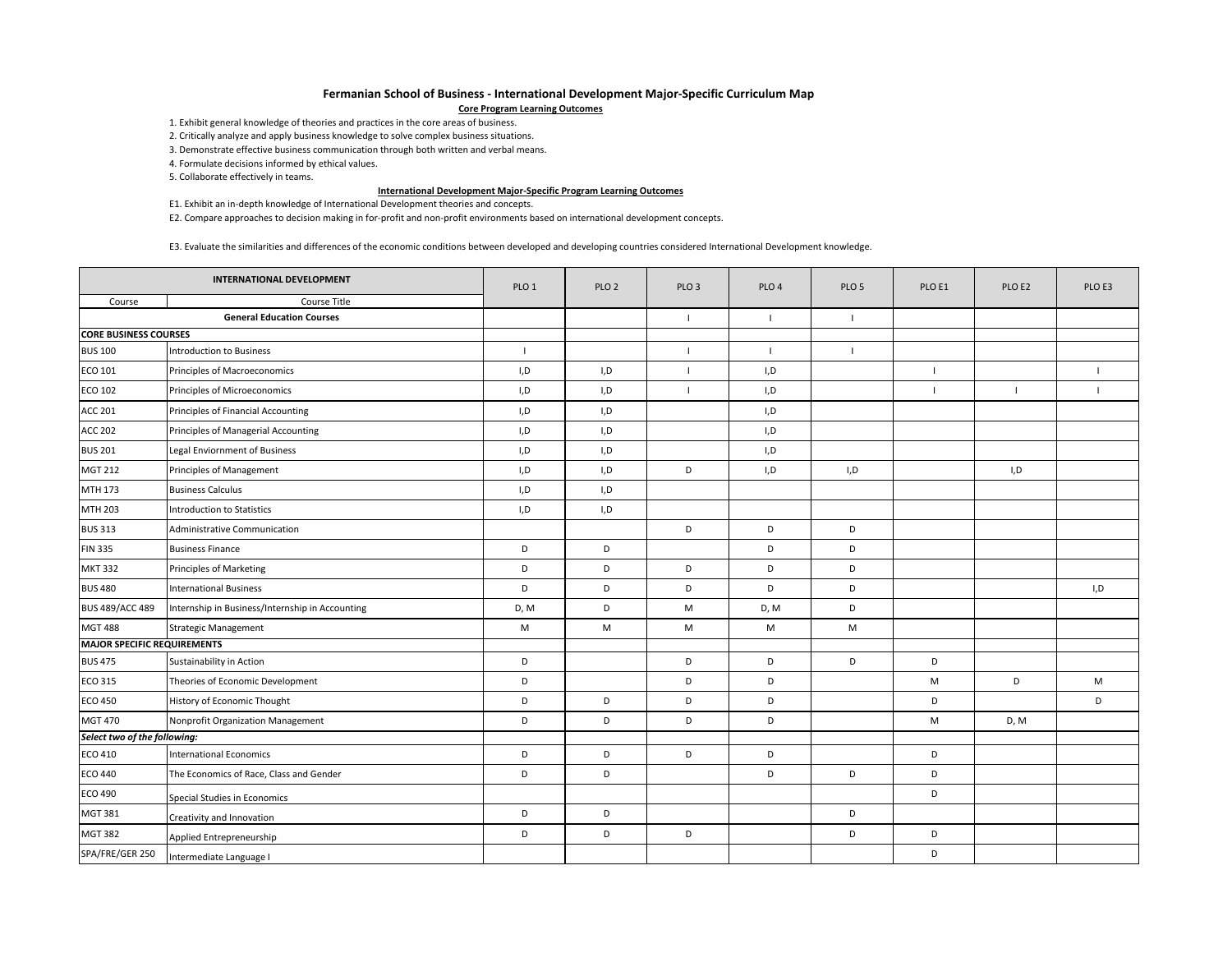| SPA/FRE/GER 251  | Intermediate Language II                      |  |  |  |      |
|------------------|-----------------------------------------------|--|--|--|------|
| <b>SOC 360</b>   | Race and Ethnicity                            |  |  |  |      |
| <b>SOC 444</b>   | <b>Globalization and Culture</b>              |  |  |  |      |
| <b>Required:</b> |                                               |  |  |  |      |
|                  | Approved Study Abroad in a Developing Country |  |  |  | D, M |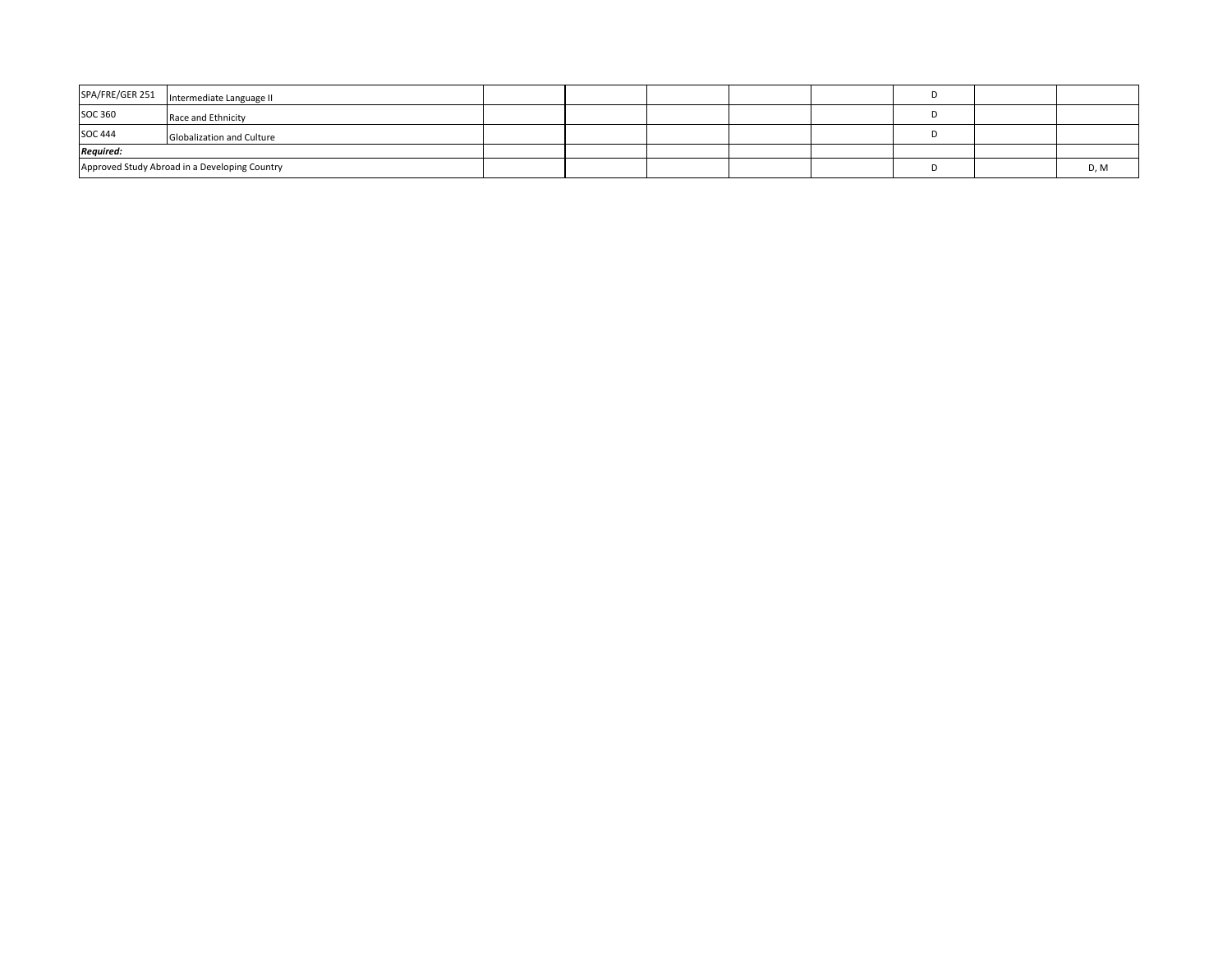# **Fermanian School of Business - Management Major-Specific Curriculum Map**

### **Core Program Learning Outcomes**

1. Exhibit general knowledge of theories and practices in the core areas of business.

- 2. Critically analyze and apply business knowledge to solve complex business situations.
- 3. Demonstrate effective business communication through both written and verbal means.
- 4. Formulate decisions informed by ethical values.
- 5. Collaborate effectively in teams.

### **Management Major-Specific Program Learning Outcomes**

- F1. Exhibit an in-depth knowledge of management theory.
- F2. Assess the competitive advantage of a business based on management concepts.

### **Entrepreneurship Concentration Program Learning Outcome**

F3. Analyze and startup pitch based on entrepreneurship knowledge and concepts.

## **Global Business Concentration Program Learning Outcome**

F4. Analyze essential elements of conducting business globally.

|                              | <b>MANGAGEMENT CORE</b>                         | PLO <sub>1</sub> | PLO <sub>2</sub> | PLO <sub>3</sub> | PLO <sub>4</sub> | PLO <sub>5</sub> | PLO <sub>F1</sub> | PLO <sub>F2</sub> | PLO <sub>F3</sub> | PLO <sub>F4</sub> |
|------------------------------|-------------------------------------------------|------------------|------------------|------------------|------------------|------------------|-------------------|-------------------|-------------------|-------------------|
| Course                       | Course Title                                    |                  |                  |                  |                  |                  |                   |                   |                   |                   |
|                              | <b>General Education Courses</b>                |                  |                  |                  |                  |                  |                   |                   |                   |                   |
| <b>CORE BUSINESS COURSES</b> |                                                 |                  |                  |                  |                  |                  |                   |                   |                   |                   |
| <b>BUS 100</b>               | Introduction to Business and Systems            |                  |                  |                  |                  |                  |                   |                   |                   |                   |
| <b>ECO 101</b>               | Principles of Macroeconomics                    | I,D              | I,D              |                  | I,D              |                  |                   |                   |                   |                   |
| <b>ECO 102</b>               | Principles of Microeconomics                    | I,D              | I,D              |                  | I,D              |                  |                   |                   |                   |                   |
| <b>ACC 201</b>               | Principles of Financial Accounting              | I,D              | I, D             |                  | I,D              |                  |                   |                   |                   |                   |
| <b>ACC 202</b>               | Principles of Managerial Accounting             | I,D              | I, D             |                  | I,D              |                  |                   |                   |                   |                   |
| <b>BUS 201</b>               | Legal Enviornment of Business                   | I,D              | I,D              |                  | I,D              |                  |                   |                   |                   |                   |
| <b>MGT 212</b>               | Principles of Management                        | I,D              | I, D             | D                | I,D              | I,D              | I, D              | I,D               |                   |                   |
| MTH 173                      | <b>Business Calculus</b>                        | I,D              | I,D              |                  |                  |                  |                   |                   |                   |                   |
| <b>MTH 203</b>               | Introduction to Statistics                      | I,D              | I, D             |                  |                  |                  |                   |                   |                   |                   |
| <b>BUS 313</b>               | Administrative Communication                    |                  |                  | D                | D                | D                |                   |                   |                   |                   |
| <b>FIN 335</b>               | <b>Business Finance</b>                         | D                | D                |                  | D                | D                |                   |                   |                   |                   |
| <b>MKT 332</b>               | <b>Principles of Marketing</b>                  | D                | D                | D                | D                | D                |                   |                   |                   |                   |
| <b>BUS 480</b>               | <b>International Business</b>                   | D                | D                | D                | D                | D                | D                 | D                 |                   | D                 |
| <b>BUS 489/ACC 489</b>       | Internship in Business/Internship in Accounting | D, M             | D                | м                | D, M             | D                |                   |                   |                   |                   |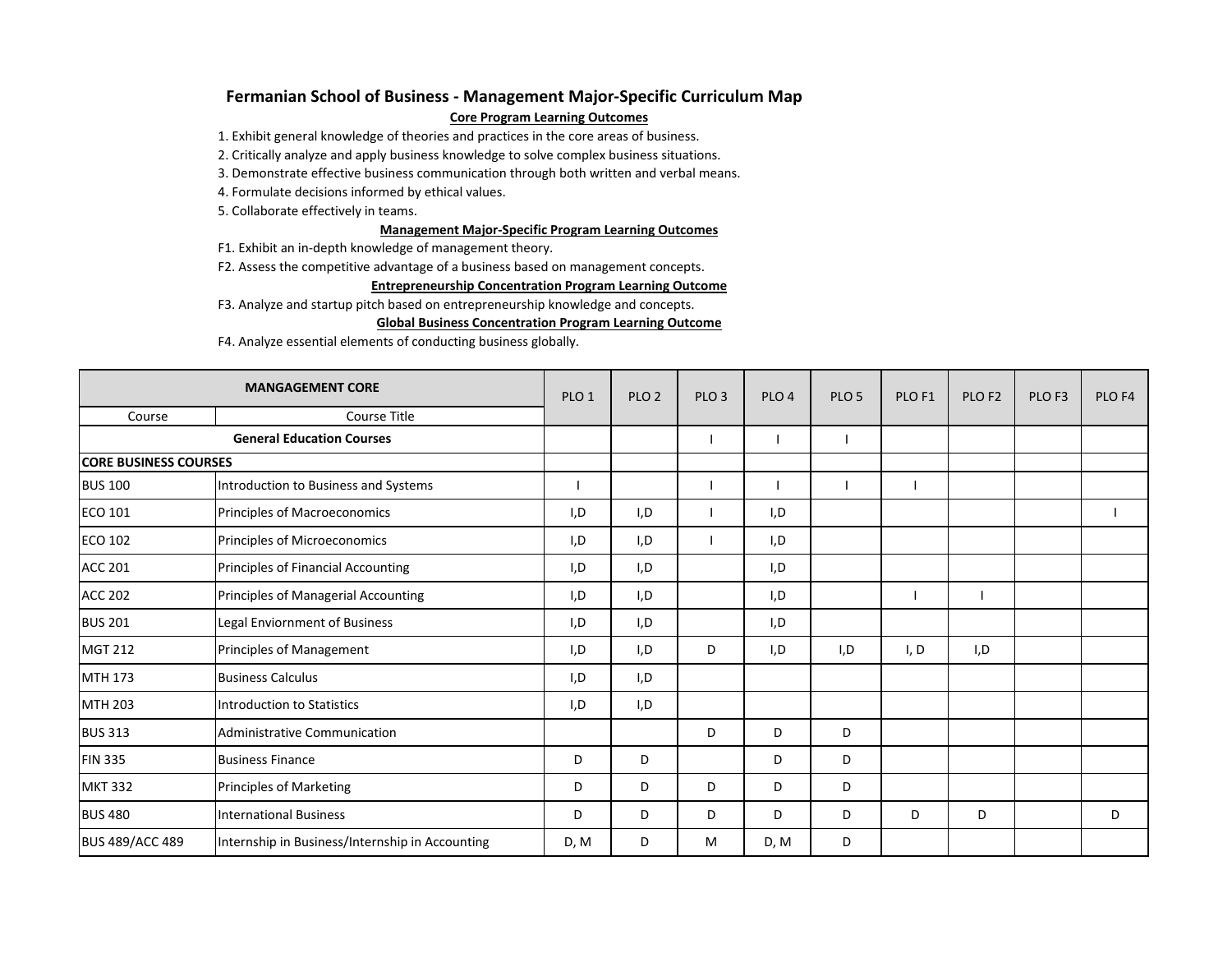| <b>MGT 488</b>               | <b>Strategic Management</b>          | M | M | M | M | M | D    | D, M |      |      |
|------------------------------|--------------------------------------|---|---|---|---|---|------|------|------|------|
|                              | <b>MAJOR SPECIFIC REQUIREMENTS</b>   |   |   |   |   |   |      |      |      |      |
| <b>MGT 374</b>               | Human Resources Management           | D | D | D | D | D | D, M | D    |      |      |
| <b>MGT 320</b>               | Organizational Behavior              | D | D | D | D | D | D    | D    |      |      |
| <b>MGT 484</b>               | <b>Operations Management</b>         | D | D | D | D |   | M    | M    |      |      |
| Select one of the following: |                                      |   |   |   |   |   |      |      |      |      |
| <b>MGT 412</b>               | Leadership Theory and Practice       | D |   | D | D | D | D, M |      |      |      |
| <b>MGT 416</b>               | Perspectives on Leadership           | D |   | D | D | D | D, M |      |      |      |
|                              | <b>ENTREPRENEURSHIP REQUIREMENTS</b> |   |   |   |   |   |      |      |      |      |
| <b>MGT 381</b>               | Creativity and Innovation            | D | D |   |   | D | D    |      | I, D |      |
| <b>MGT 382</b>               | Applied Entrepreneurship             | D | D | D |   | D | D    | D    | D, M |      |
|                              | <b>GLOBAL BUSINESS REQUIREMENTS</b>  |   |   |   |   |   |      |      |      |      |
| <b>ECO 410</b>               | <b>International Economics</b>       | D | D | D | D |   |      |      |      | D, M |
| Select one of the following: |                                      |   |   |   |   |   |      |      |      |      |
| <b>FIN 435</b>               | <b>International Finance</b>         | D | D | D |   |   |      |      |      | D    |
| <b>POL 370</b>               | <b>Comparative Politics</b>          |   |   |   |   |   |      |      |      | D    |
| <b>POL 435</b>               | <b>Global Governance</b>             |   |   |   |   |   |      |      |      | D    |
| <b>SOC 444</b>               | <b>Globalization and Culture</b>     |   |   |   |   |   |      |      |      | D    |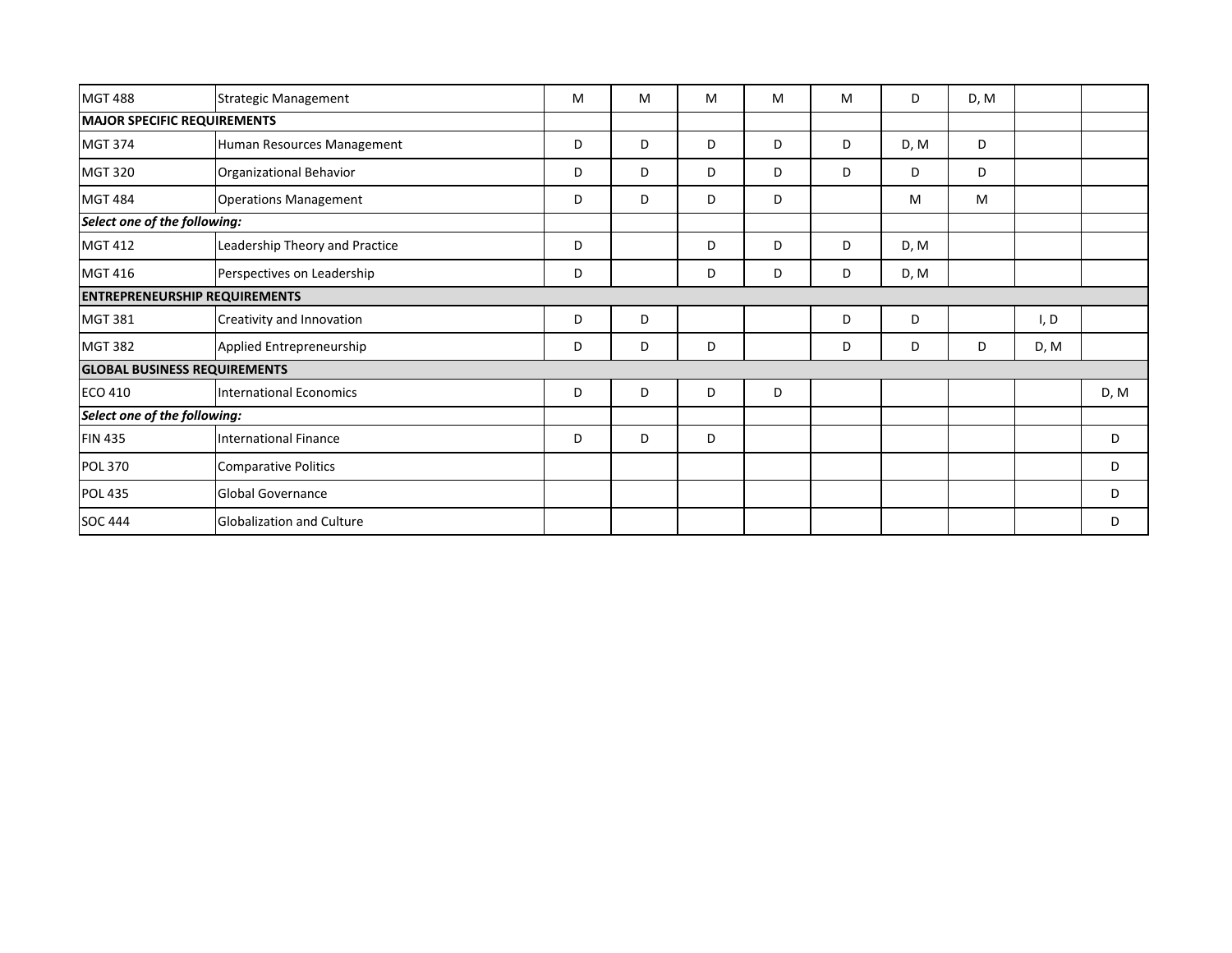# **Fermanian School of Business - Marketing Major-Specific Curriculum Map Core Program Learning Outcomes**

1. Exhibit general knowledge of theories and practices in the core areas of business.

2. Critically analyze and apply business knowledge to solve complex business situations.

3. Demonstrate effective business communication through both written and verbal means.

4. Formulate decisions informed by ethical values.

5. Collaborate effectively in teams.

# **Marketing Major-Specific Program Learning Outcomes**

G1. Exhibit an in-depth knowledge of marketing theory and concepts.

G2. Evaluate a marketing strategy considering marketing knowledge and concepts.

|                              | <b>MARKETING</b>                     | PLO <sub>1</sub> | PLO <sub>2</sub> | PLO <sub>3</sub> | PLO <sub>4</sub> | PLO <sub>5</sub> | PLO G1 | PLO G2 |
|------------------------------|--------------------------------------|------------------|------------------|------------------|------------------|------------------|--------|--------|
| Course                       | Course Title                         |                  |                  |                  |                  |                  |        |        |
|                              | <b>General Education Courses</b>     |                  |                  |                  |                  |                  |        |        |
| <b>CORE BUSINESS COURSES</b> |                                      |                  |                  |                  |                  |                  |        |        |
| <b>BUS 100</b>               | Introduction to Business and Systems |                  |                  |                  |                  |                  |        |        |
| <b>ECO 101</b>               | Principles of Macroeconomics         | I,D              | I,D              |                  | I,D              |                  |        |        |
| <b>ECO 102</b>               | Principles of Microeconomics         | I,D              | I,D              |                  | I,D              |                  |        |        |
| <b>ACC 201</b>               | Principles of Financial Accounting   | I,D              | I, D             |                  | I,D              |                  |        |        |
| <b>ACC 202</b>               | Principles of Managerial Accounting  | I,D              | I, D             |                  | I,D              |                  |        |        |
| <b>BUS 201</b>               | Legal Enviornment of Business        | I,D              | I,D              |                  | D                |                  |        |        |
| <b>MGT 212</b>               | Principles of Management             | I,D              | I,D              | D                | I,D              | I,D              |        |        |
| MTH 173                      | <b>Business Calculus</b>             | I,D              | I, D             |                  |                  |                  |        |        |
| <b>MTH 203</b>               | Introduction to Statistics           | I,D              | I, D             |                  |                  |                  |        |        |
| <b>BUS 313</b>               | Administrative Communication         |                  |                  | D                | D                | D                |        |        |
| <b>FIN 335</b>               | <b>Business Finance</b>              | D                | D                |                  | D                | D                |        |        |
| <b>MKT 332</b>               | <b>Principles of Marketing</b>       | D                | D                | D                | D                | D                | D      | I,D    |
| <b>BUS 480</b>               | <b>International Business</b>        | D                | D                | D                | D                | D                | D      |        |